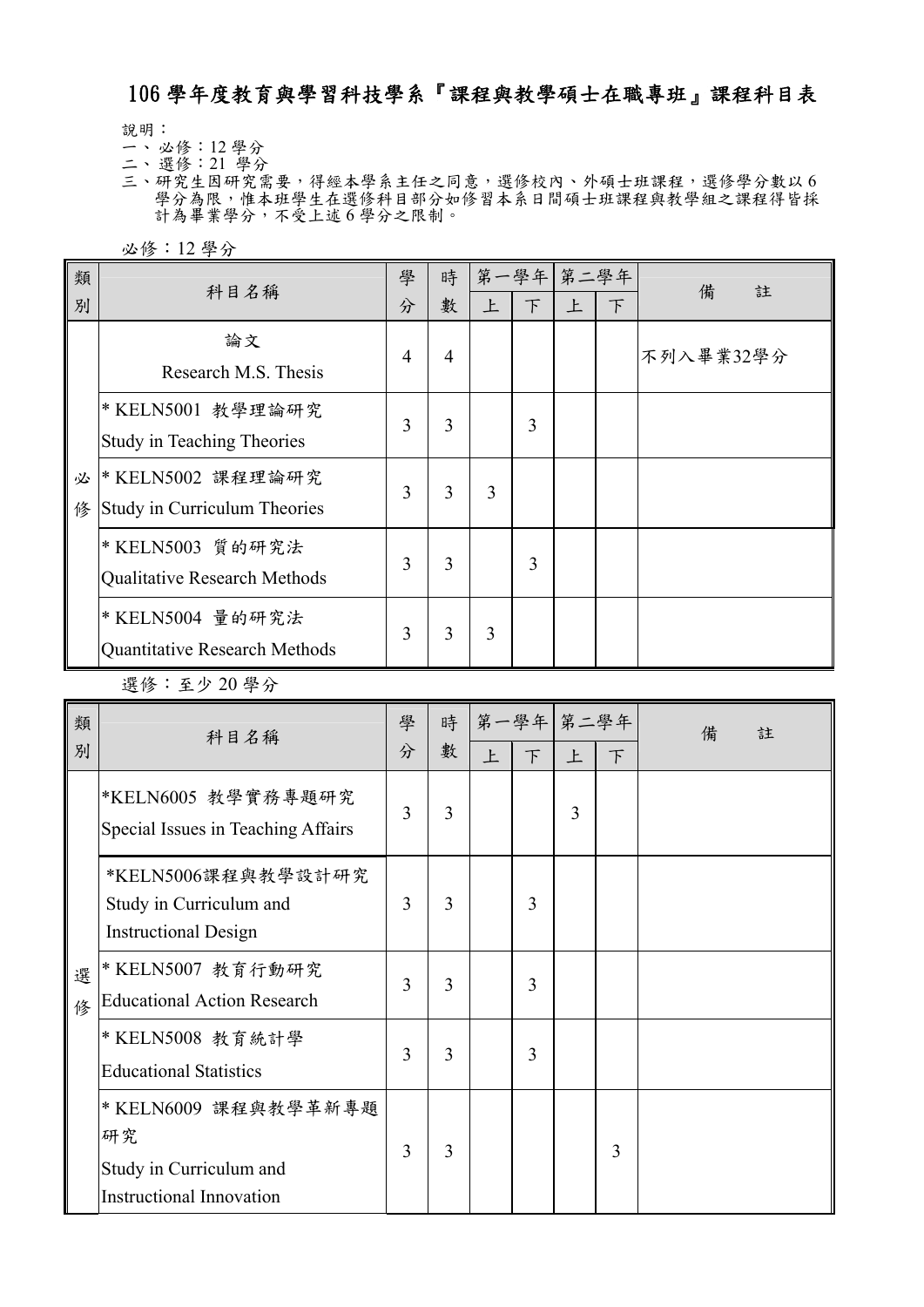| * KELN6010 多元評量研究<br>Study in Alternative Assessment                                      | $\overline{3}$ | 3 |                |   | 3 |   |  |
|-------------------------------------------------------------------------------------------|----------------|---|----------------|---|---|---|--|
| * KELN5011 教學技巧與策略研究<br>Study in Teaching Skills and<br>Strategies                        | $\overline{3}$ | 3 | $\overline{3}$ |   |   |   |  |
| * KELN6012 多元文化教育研究<br>Study in Multicultural Education                                   | 3              | 3 |                |   | 3 |   |  |
| * KELN6013 數位化教學設計與<br>評量研究<br>Digital Instructional<br>Study in<br>Design and Assessment | 3              | 3 |                |   | 3 |   |  |
| * KELN5014 教學媒材製作與應用<br><b>Educational Media Development and</b><br>Application           | 3              | 3 | 3              |   |   |   |  |
| KELN5025 跨領域STEAM教育專<br>題研究 Seminar on Interdisciplinary<br><b>STEAM Education</b>        | $\overline{3}$ | 3 |                | 3 |   |   |  |
| * KELN5016 新興科技與教學創新<br>New Technologies and Innovative<br>Teaching                       | 3              | 3 |                | 3 |   |   |  |
| * KELN6017 流行文化與教育<br>Popular Culture and Education                                       | $\overline{3}$ | 3 |                |   |   | 3 |  |
| KELN6018 領域教材教法研究<br><b>Advanced Research on Teaching</b><br>Materials and Method         | 3              | 3 |                |   | 3 |   |  |
| * KELN5019 華德福教育研究<br>Seminar on Waldorf Education                                        | 3              | 3 |                | 3 |   |   |  |
| KELN5020 課室觀察研究<br><b>Classroom Observation</b>                                           | 3              | 3 | $\overline{3}$ |   |   |   |  |
| KELN6021 教師專業發展研究<br><b>Study in Professional Development</b><br>of Teachers              | 3              | 3 |                |   | 3 |   |  |
| KELN5022 班級經營研究<br><b>Study in Classroom Management</b>                                   | 3              | 3 | 3              |   |   |   |  |